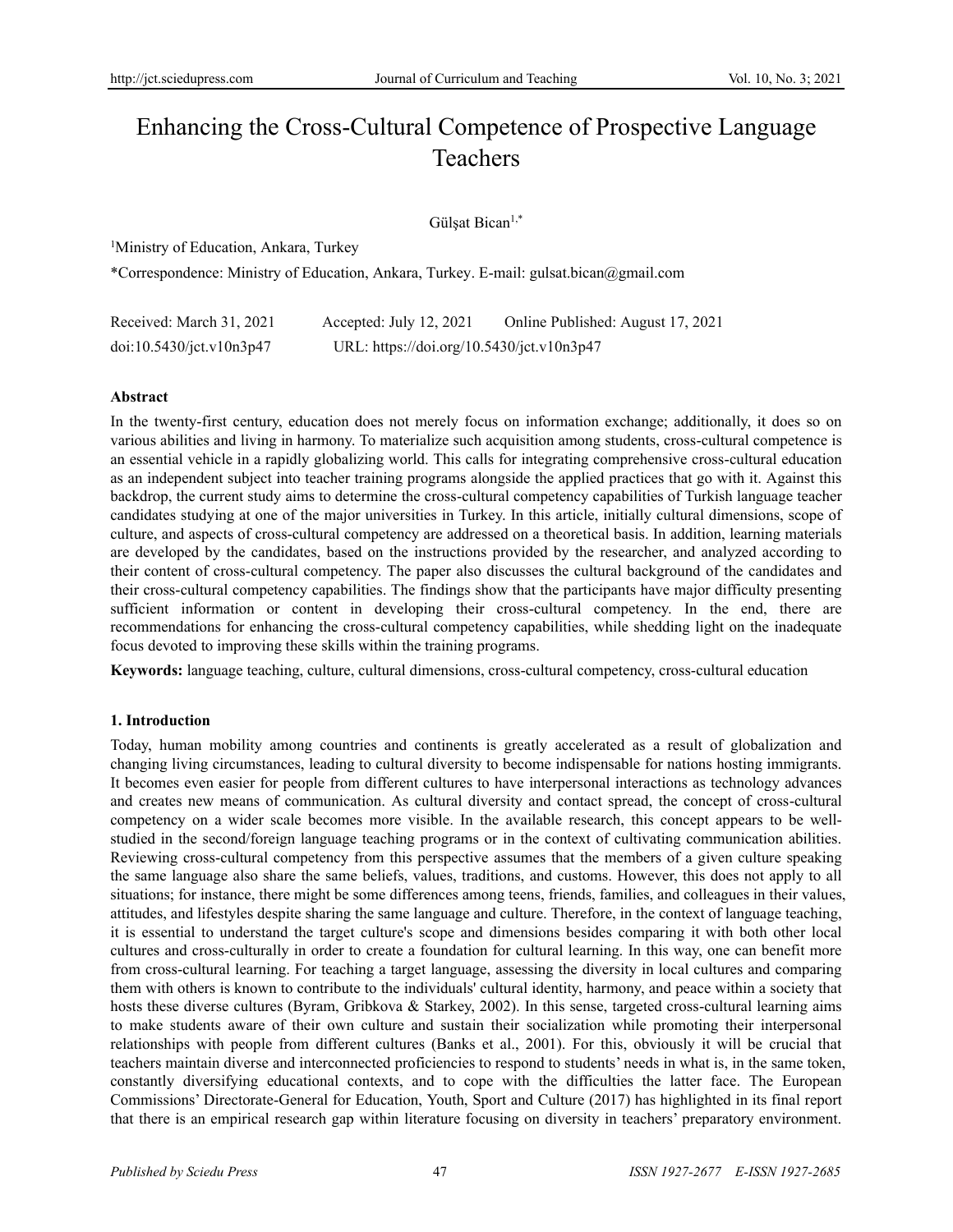This is another indicator of how important it is to have thorough training for teachers. In the long term and as the benefits start to trickle down the line of education, the consequence of such an effort – fairly inferring – is that cross-cultural learning can potentially contribute to the development of society as a whole.

In light of such awareness, the current study examines the scope and the dimensions of culture and cross-cultural competency while aiming to improve cross-cultural competency. Within the scope of this research, the cultural background of Turkish language teacher candidates studying at one of the universities in Ankara, Turkey is examined along with their cultural competency capabilities by means of learning materials developed by them for the present research. The results are evaluated within the scope of the candidates' cross-cultural competency capabilities, and all the related concepts are presented from a holistic perspective.

#### *1.1 Culture and Language Teaching*

Initially, to present a clear conceptual framework for this research, one has to define what 'culture' means; it is defined as the way of life, especially the general customs and beliefs, of a particular group of people at a particular time. However, culture is not limited to lifestyle, general customs, and beliefs alone, and it involves numerous attitudinal, behavioral, and changeable aspects such as values, norms, and understandings. According to Kramsch (1998), culture implies fixed systems that contain common worldviews such as perceptions, beliefs, evaluations, and actions. A more comprehensive definition for culture is "the set of attitudes, values, beliefs, and behaviors shared by a group of people, but different for each individual, communicated from one generation to the next" (Matsumoto, 1996, p. 16). Among the various definitions of culture, many concepts emerge, namely language, food, appearance, communication style, beliefs, values, attitudes, and perceptions. On top of all these, subjective and evaluative factors contribute further to the notion of diversity in a given culture. Brislin (1990, p. 11) highlights the implicit and unconscious acts of culture by stating that it "refers to widely shared ideals, values, formation, and uses of categories, assumptions about life, and goal-directed activities that become unconsciously or subconsciously accepted as 'right' and 'correct' by people who identify themselves as members of a society." (as cited in Kramsch, 1998, p. 2). The definition of culture, which focuses on functionality for humans, belongs to Garcia (1982, p.7): "a system of beliefs, values, customs, and institutions that when combined serves as a cluster to provide a person meaningful ways for survival." Also, Garcia (1982) explains culture from a functional perspective because, in Garcia's definition of culture, the content and component of culture does not necessarily mean collective commodities or experiences. Based on that functional perspective, culture is defined as: "…having discrete elements …as a process that functions at varying levels of explicit and implicit realities. …as a process that is learned and taught. …as a process of shared gratification."

Discussing the various definitions of culture is beyond the scope of the current research. For the purposes herein, culture is not confined to a particular definition, but it is accepted from pragmatic and practical perspectives to adopt culture as an umbrella term. With this in mind, it can be stated that all shared spaces, classroom environments, and societies of different sizes could potentially shelter diverse cultures. Although the members of a society share the same language, there are many differences in their way of thinking, speaking, and behaving, leading to no particular unity among them. Those differences vary depending on the members' background, education, and socioeconomic status. In addition to these factors, attitudes within the family, values, lifestyles, language, religious beliefs, ethnicity, and nationality also contribute to these differences. As Hofstede & Hofstede (2005) assert, almost everyone simultaneously belongs to a number of different subgroups which correspond to different levels of culture. Therefore, for cultural and cross-cultural learning which result in improvement of linguistic and societal development, the issue of diversity has to be considered thoroughly. According to Hall (1976), understanding the reality of the culture adopted by individuals is not a rapid process because cultural learning is not limited to reading or deductions, but also experiencing. Therefore, cultural learning, which requires special effort and experience, needs to be programmed and structured – for which ultimate goal, formal education appears to be ideal as it helps learners, through proper and deliberate methods, to acquire their cultural identity compatible with the rest of their society's identities. As the protagonists of formal education, teachers have crucial tasks at this point, particularly language teachers since language is one of the factors that makes culture distinct. In other words, because of the mediatory role of language in culture, cultural learning can be considered as a matter-of-fact concern among those who teach it. Also, culture is "often considered to be a fifth skill, after speaking, listening, reading, and writing" (Kramsch, 1996, p. 87), and it indicates that one of the primary goals of learning a new language is the acquisition of the culture. If culture is an essential aspect of language teaching, then language teachers can be expected to have a considerable impact on students as they can promote cultural information and cross-cultural understanding.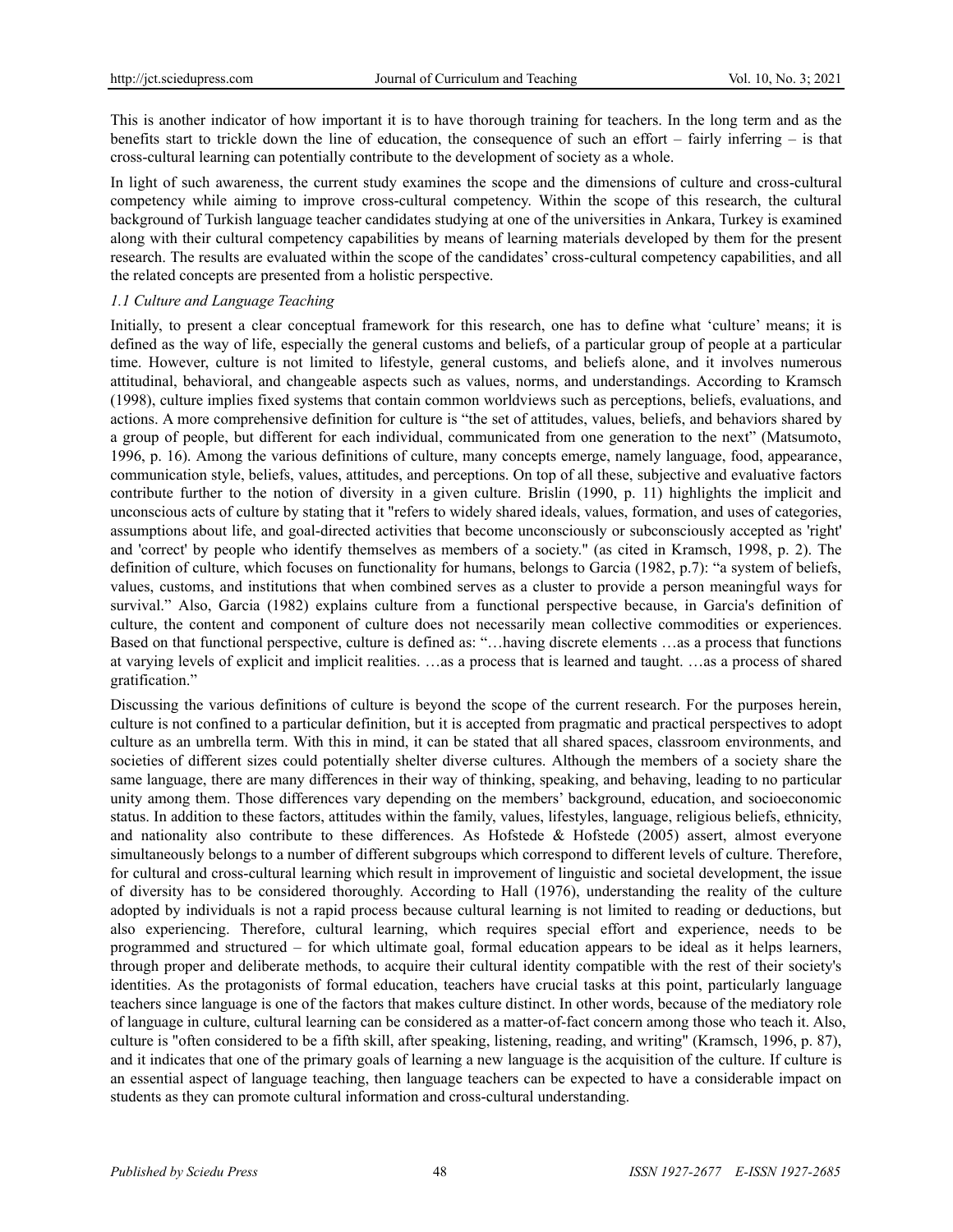# *1.2 The Scope and the Dimensions of the Culture*

The concepts used to define culture also outline its content, within which there are hints of information about beliefs, customs, attitudes, norms, social implementations, values, and behaviors, not to mention the elements of civilization. However, being such a broad term makes culture challenging to assess, conceptualize, and classify. Naturally, this difficulty also manifests itself in cultural teaching and causes creates numerous hurdles when setting goals for teaching purposes. The first theory that clarified these challenges was presented by Edward T. Hall (1976), who stated that culture is of hidden and visible nature. Weaver (1986) clarifies this theory by using the iceberg analogy, in which surface culture is depicted as the tip of the iceberg as the surface disguising the depth. In detail, surface culture is the tip of the iceberg, and deep culture, which refers to beliefs, values and thought patterns, is submerged and, hence, invisible. In a society, deep culture has a bigger share than the surface culture. Garcia (1982) indicates that the culture of a particular group has two levels, explicit and implicit. Accordingly, while explicit culture contains standardized behavioral patterns, reactions, and affections, implicit culture includes hidden, implicit, subtle values, attitudes, and assumptions. The classification of culture made by Hall (1976), Garcia (1982), and Weaver (1986) shed light on understanding the different levels associated with culture. At this stage, to clarify the relationship between the previously mentioned theories of culture and language teaching, it is essential to mention some views that highlight which aspects of cultural competency should be assessed in language teaching. Four extensive perspectives have been introduced on what aspects of culture are suitable for students that learn language during their education (Crozet & Liddicoat, 2000; Crozet et al., 1999; as cited in Liddicoat, 2004): high culture, area studies, culture as societal norms, culture as practice. High culture is the most traditional approach for culture education during the process of language teaching, and it concerns the transference of the universal culture. Next, the area studies' view of culture perceives cultural learning as the process of acquiring knowledge on the history, geography, and institutions of the country hosting the target language. According to this view, having area knowledge provides background information for understanding the language and the society. According to the third view, culture as societal norms, cultural competency predicts the behavior of the members of the focused society, understands their behaviors, or recognizes their cultural values in the context of their particular beliefs. In this view, cultures are defined in the context of representative practices and values. Lastly, in culture as practice, it is perceived as the experiences of individuals. Based on this view, "the target for the language learner is to develop an intercultural perspective in which the native culture and language are made apparent alongside the target culture (Liddicoat, 2004, p. 299-300)." The current studies on the cultural component in language teaching mostly tend to focus on culture as a practice, implying that it is no longer valid to apply cross-cultural learning in the context of second/foreign language teaching and in programs which focus on only teaching the culture of the target language. Therefore, while addressing the issue of cultural competency, it becomes vital to compare the target language with the local culture and provide a solid base for cross-cultural understanding. Besides, regarding the definition for culture as a practice, cross-cultural learning is not fulfilled when the subject matter is not addressed adequately. Considering this, focusing on the fact that culture is fluid, diverse, unifying, and functional for communication is necessary to designate cultural competency factors in a cross-cultural education context.

#### *1.3 The Framework of Cross-cultural Competency*

As previously stated, outlying a framework for cultural competency is challenging because culture is an umbrella term, contains contradictory levels, and is a subjective and fluid concept. In addition, targeting the concepts of culture necessary to teach is a complicated process with no clear-cut guideline. Nevertheless, experts have presented a set of criteria and frameworks to this end. Mainly, there are four agreed-upon components of cross-cultural competency (Knapp-Potthoff 1997; as cited in Thije & Robert Maier, 2012, p. 635): "(1) knowledge of language and culture, (2) insight in general communicative principles, (3) strategies of interaction for engaging in intercultural situations and (4) (cap)abilities to learn in and through intercultural situations." These highlight the need for information transference and the applied methods during cross-cultural learning. While the third component refers to active engagement, the fourth one emphasizes the comparative and experimental aspects of cross-cultural competency. It is important to note that experience has an important place in the process of cross-cultural learning. Tsang (2020) shows that the students' previous cross-cultural experiences can significantly predict both their behavior and their views. Furthermore, Hall (1976) indicates that experiencing the shared and repetitive aspects of culture is essential for interactions among society members. According to these two views, the primary indicator of cross-cultural competency is interaction with people from different cultures. To achieve this more constructively, acquiring experience related to cross-cultural settings can be fulfilled. However, being present or living in different cultural environments might not be enough to acquire cross-cultural experience; there are other requirements to develop cross-cultural competency, namely appropriate environment, and structured and deliberate tasks. Seelye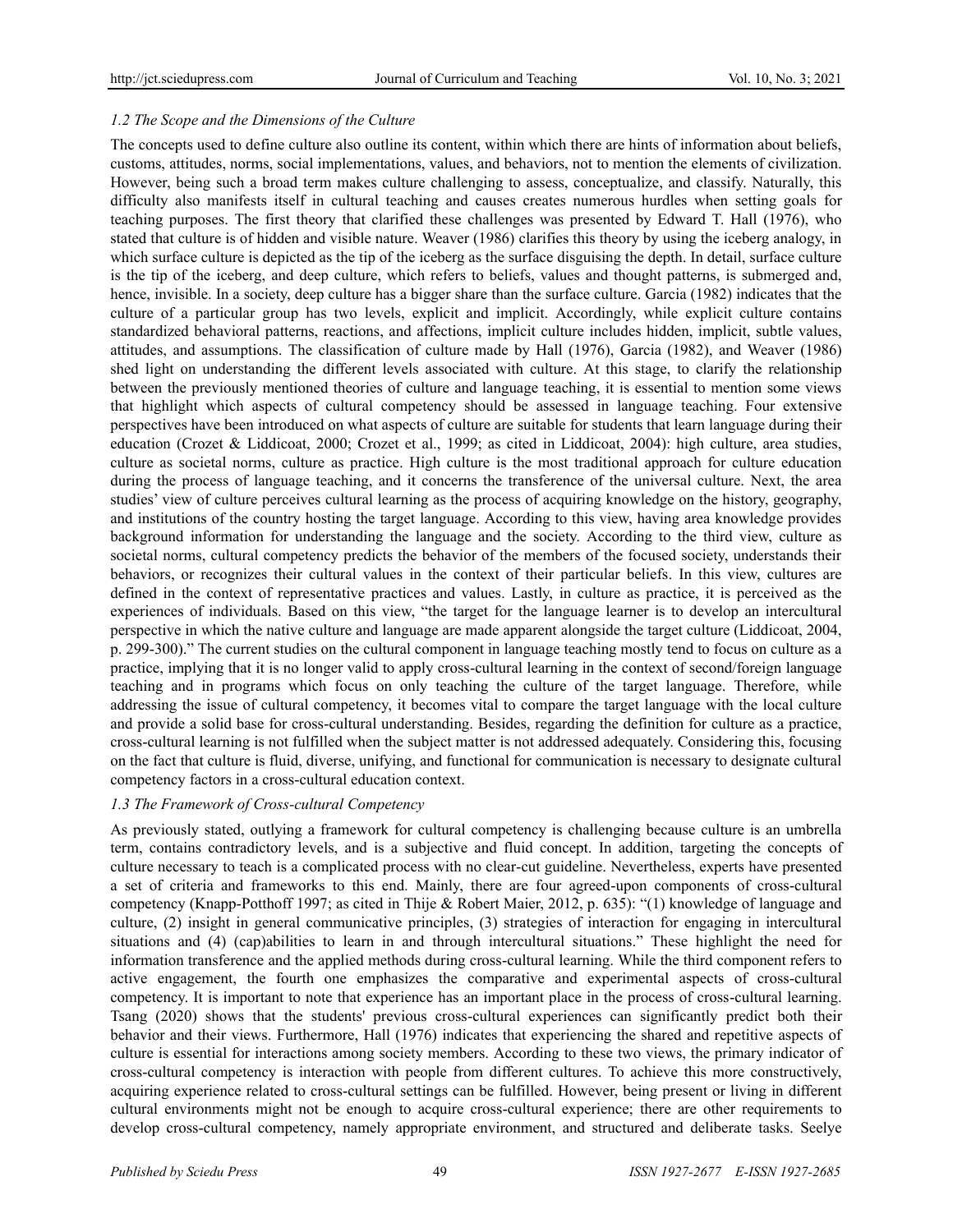(1993), an eminent researcher on the current topic, describes the main goal of cross-cultural competency as a multitude of abilities to comprehend, perform, and develop attitudes to interact with individuals from other cultures. The main goal of cross-cultural competency indicated by Seelye, in this way, emphasizes the abilities required for interaction. This view is also compatible with the conceptualization of culture as a practice. Besides, Seelye (1993, p. 31) outlines six goals that are parallel to the afore-mentioned main goal of cross-cultural competency:

*1. Interest: The student shows curiosity about another culture (or another segment or subculture of one's own culture) and empathy toward its members.* 

*2. Who: The student recognizes that role expectations and other social variables such as age, sex, social class, religion, ethnicity, and place of residence affect the way people speak and behave.*

*3. What: The student realizes that effective communication requires discovering the culturally conditioned images that are evoked in the minds of people when they think, act, and react to the World around them.*

*4. Where and when: The student recognizes that situational variables and convention shape behavior in important ways.*

*5. Why: The student understands that people generally act the way they do because they are using options their society allows for satisfying basic physical and pychological needs, and that cultural patterns are interrelated and tend mutually to support need satisfaction.* 

*6. Exploration: The student can evaluate a generalization about the target culture in terms of the amount of evidence substantiating it, and has the skills needed to locate and organize information about the target culture from the library, the mass media, people, and personal observation.*

The goals outlined by Seelye (1993) pave the way toward supporting tasks that help raise the students' cross-cultural awareness. What is more, these goals do not merely focus on the culture's association with language, but also on the implicit and deep levels of culture – a framework compatible with Hall's  $(1976)$ , who stated that assessing culture through the context of language is a narrow view because communication is not limited to language alone and involves various methods.

Considering that cross-cultural competency is not a process that can be achieved immediately, Ting-Toomey (2007) states that one of the constructive methods for developing students' capabilities and communication skills is by providing cross-cultural education. Zhang suggests the following as reference to cross-cultural learning:

*1. To develop cross-cultural sensitivity, and awareness, learning to look at, analyze, and resolve problems from the perspective of cultural differences.*

*2. To cultivate cross-cultural attitudes, which include being tolerant, respectful, curious, and empathetic towards other cultures.*

*3. To acquire cultural knowledge, both culture general and culture specific, paying special attention to the invisible cultural elements, which are like the hidden part of an iceberg.*

*4. The ultimate goal of cross-cultural learning is to transform our awareness, attitudes, and knowledge into competence, and to develop flexibility and adaptability in cross-cultural communication. (Futurelearn, 2021)*

These goals focus on several aspects, such as acquiring information about diverse cultures, ability to address surface and deep levels of culture, and comparing/contrasting different cultures. Nevertheless, such acquisitions might prove to be beyond the capability of individuals attempting to use them on their own and without instructional assistance. In addition, as development of cross-cultural competency affects human traits – respect, patience, tolerance, and humbleness to mention a few (Khan-Panni & Swallow, 2003) – it should be handled as a separate subject in teacher's preparatory programs.

# **2. Method**

# *2.1 Participants*

The participants are 61 (45 female, 16 male) as Turkish language teacher candidates studying at a state university (Ankara, Turkey) in 2020 at the time of conducting the present research. The content of the classes taught in the Turkish language teacher training program at this university was carefully examined to see if the participants have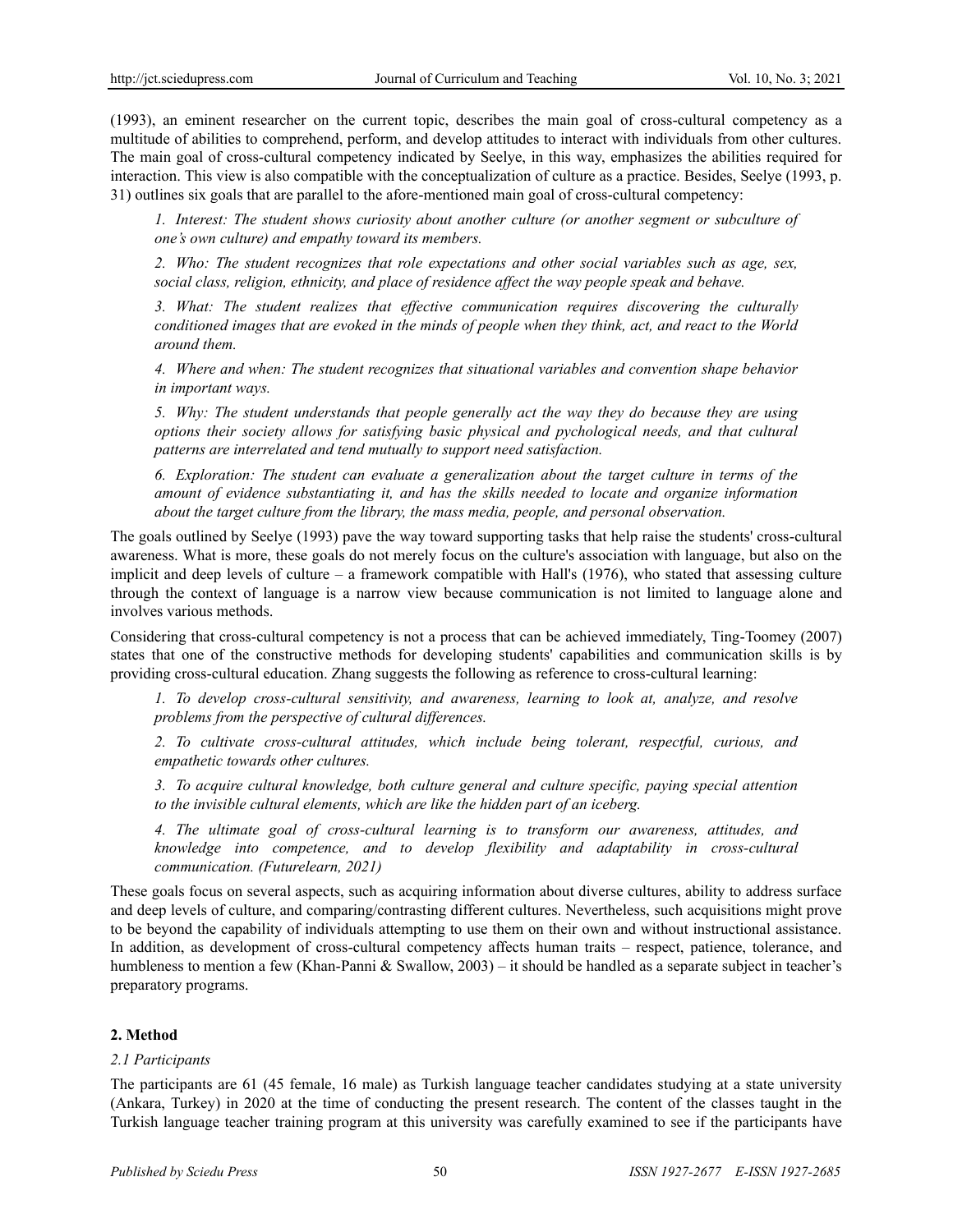received any classes related to culture/cross-cultural learning that might confound the results. Only one course, named "Culture and Language", met the criteria, though elective. Among 61 participants, 25 of them had already taken this course.

# *2.2 Materials*

First, the participants received an e-mail asking whether they had taken the "Culture and Language" course. To assess the cross-cultural awareness of the participants, the researcher asked them to design a learning material. The participants were provided with three instructions about the outline of the material:

1) The material should focus on "developing cross-cultural competency in students";

2) The material should target students above 12 years of age living outside Turkey, and it should support their cross-cultural competency; and

3) The design of the material is up to the participants, implying freedom in devising the lecture, choosing the cultures and including any activity/visual aid.

4) The material is intended for a 40-minute lesson. Thus, the participants were asked to limit the learning materials between 3 and 10 pages and complete the task within three weeks. The instructions were sent via e-mail by the researcher, who is also the instructor of the elective course "Teaching Turkish Language to Bilingual Turkish Children". During the 3-week period, the instructor answered the participants' questions via e-mail while ensuring minimum assistance on the assigned task.

#### *2.3 Data Collection and Analysis*

Almost all participants (59 out of 61) returned their learning materials in time via e-mail. The content of the materials in the context of cross-cultural aspects was analyzed. Accordingly, the data were classified into twelve categories using thematic analysis: 1) traditions and customs; 2) food culture; 3) apparel; 4) literature; 5) religion; 6) history; 7) family; 8) community culture; 9) local festivals and celebrations; 10) gaming and entertainment culture (the entertainment or gaming activities of children and adults during their spare times); 11) art, music, dance; and 12) sports. All of the learning materials were coded according to the above-stated categories in order to outline the cross-cultural knowledge of the participants, and the data were analyzed. The learning materials were examined in terms of content they included and how it was presented.

# **3. Results**

The learning materials developed by the participants were examined using thematic analysis, and the findings are explained below.

Among the fifty-nine learning materials, fifty-six met the inclusion criteria of the current study and, henceforth, categorized into groups as mentioned in the Methods section (see Figure 1); namely, 1) traditions and customs; 2) food culture; 3) apparel; 4) literature; 5) religion; 6) history; 7) family; 8) community culture; 9) local festivals and celebrations; 10) gaming and entertainment culture (the entertainment or gaming activities of children and adults during their spare times); 11) art, music, dance; and 12) sports.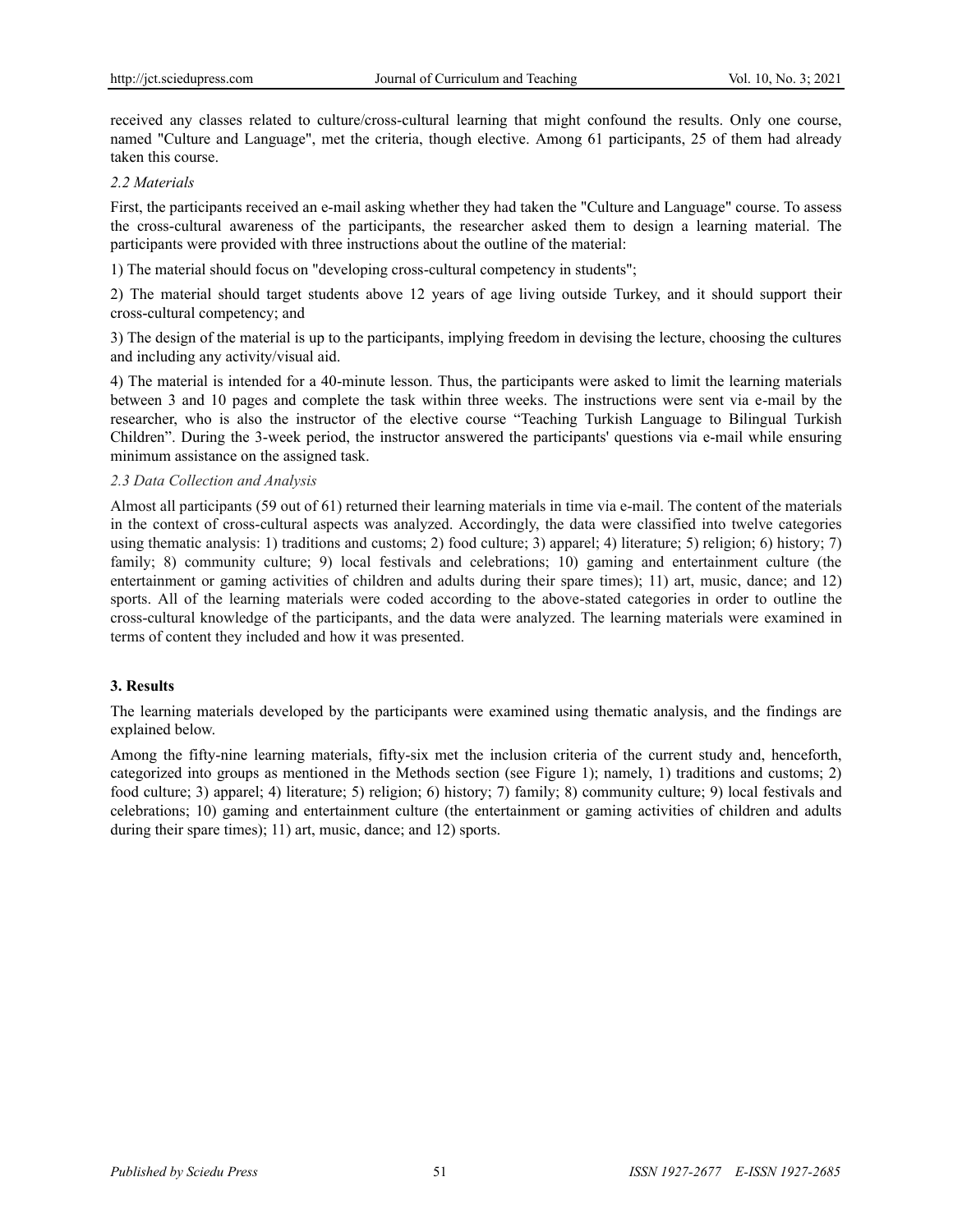

**Figure 2.** Column Chart for Categorical Classification of Learning Materials

The results showed how the participants approached the concepts of culture and cross-culturality and how they processed them (see Figure 2). On this basis, the most frequent category mentioned in the participants' learning materials was food culture (32%), followed by art, music, and dance culture (14%). The literature category (13%) and religion (7%) came after art, music, and dance culture. The rest included: traditions and customs (5%), history (5%), community culture, (5%), local festivals and celebrations (5%), apparel (4%), family (4%), gaming and entertainment culture (4%), and sports (2%).



**Figure 3.** Pie Chart for Categorical Classification of Learning Materials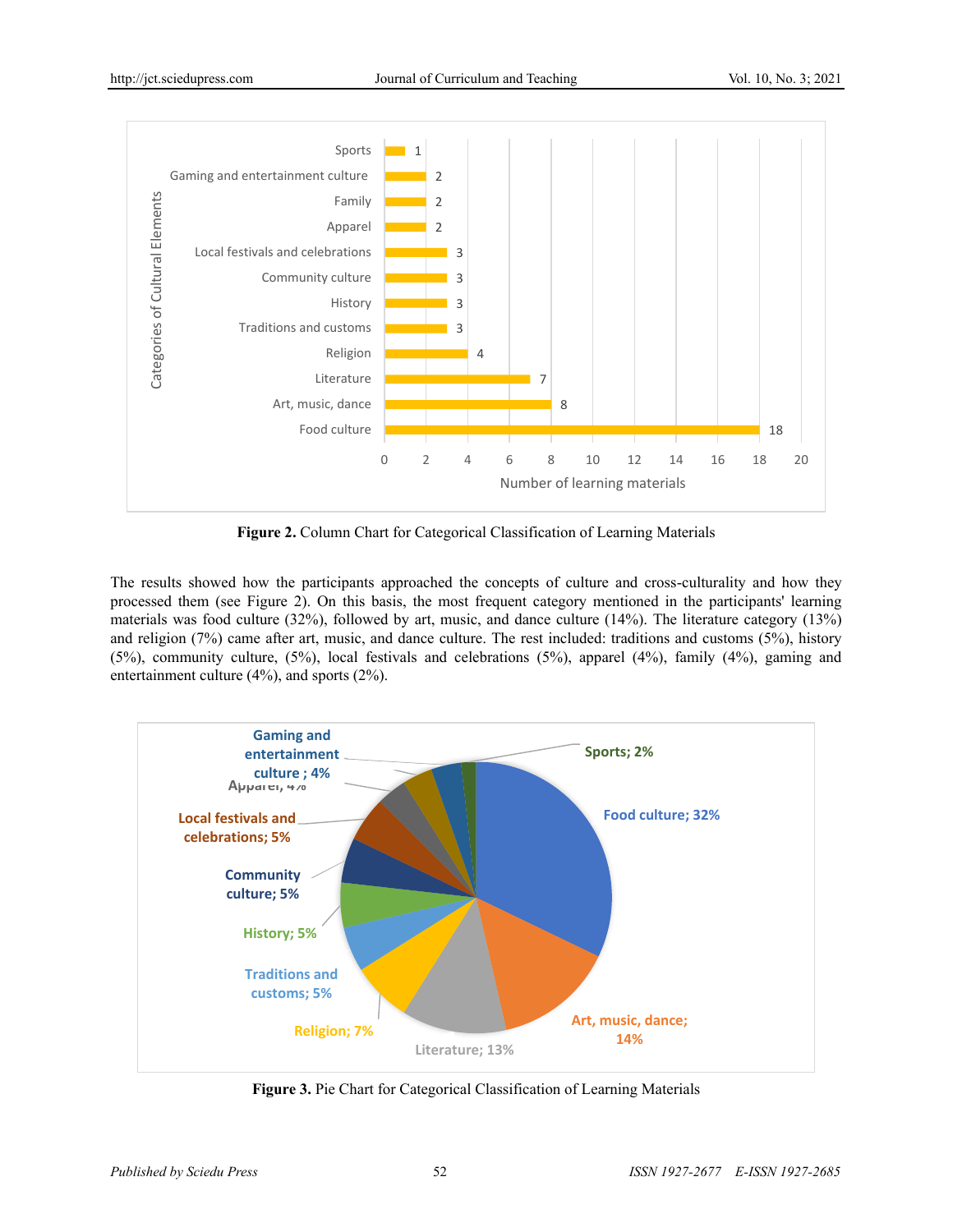Most of the designed materials involved cross-cultural comparisons. For example, one candidate working on prominent Turkish, Italian, Greek, and English food wrote the explanation for why those cultures had different foods under the title of "comparisons." The candidate also added to the learning material which type of Italian, Greek, and English food also belongs to the Turkish cuisine after explaining the diversity of food culture due to the country's geographic location, climate, and agriculture. That candidate referred to cross-cultural differences and similarities, so it can be seen that that particular candidate was able to generate cross-cultural comparisons.

Another teacher candidate developing material based on Indian and Turkish cuisines, compared the eating habits of the cultures and stated: "Ranjeet told us that all the dishes are served at the same time, but we (in Turkey) eat in an order starting from the soup to the dessert. They (Indians) do not follow an order as we do." Another candidate also focused on this subject included religion and tradition while presenting food and its relations to religious traditions. This candidate explained that "aşure" from the Turkish cuisine and "La Galette Des Rois" from the French were prepared on religious occasions. Based on these examples, one can deduce that a majority of the candidates incorporated cross-cultural comparisons into their learning materials.

Multiple cultural elements were intertwined in some of the learning materials. For example, a learning material targeting literature involved presenting Mevlana from the Turkish literature and Goethe from German to address their works' religious underpinnings. In some other learning materials, it was stated that religion was in the background of certain cultural events, traditions and festivals. For this, one candidate made an example of the Easter celebrated by Christians and the Feast of Ramadan celebrated by Muslims.

It was noteworthy that, of the participants, 42% had previously completed an elective class named "Culture and Language" in the Turkish language teacher preparation program, but none referred to deep or implicit aspects of culture in their learning materials. One conclusion to be drawn here is that the above-named course does not offer extensive focus on cultural dimensions and levels. In fact, when the respective course content is examined, the acquisitions of this class were said to be " defining the concept of culture, the sources of culture, the components of culture; analysing the importance of the relationship between language and culture; conducting critical evaluations on the texts about Turkish culture." However, in practice, the participants appeared to be incapable of planning supportive activities for cross-cultural competency. In addition, the syllabus of this class was limited to the dominant culture in Turkey, which is Turkish culture – a situation that might restrain individuals' ability to develop cross-cultural competency.

To enhance interaction with different cultures, which is an important indicator of cross-cultural competency, it is crucial to address the different aspects of those cultures affecting and supporting interaction. Among the participants, 9% (5 participants) referred to deep or implicit aspects of culture in their learning materials. One of the teacher candidates compared and contrasted greetings and farewells in Turkish and Finnish cultures and gave information about etiquettes - a deep aspect of culture - in the sample material. Also, this teacher candidate wrote how important it was for Finns to have eye contact during a conversation. On the same topic, another candidate referred to the salutation expressions in the Turkish and German cultures while adding some Turkish expressions that have no equivalents in German:

*There are some frequently used linguistic expression templates in Turkish which are utilized during salutations even though they do not directly imply any greeting, such as 'kolay gelsin' (more power to you/may it be easy), 'hayırlı işler' (have a nice working day) or 'bereketli olsun' (may it be plentiful – said for a fieldwork) and there are no exact words for them in German, so those Turkish words would not be understood in an cross-cultural interaction.*

In the classification made by Weaver (1986), "[v]arious discourse templates in different contexts" is a deep aspect of culture. The learning material mentioned above involves an element that belongs to the deep aspects of culture. The remaining three candidates referred to relations with neighbours, female-male relations, and kin relations in their sample materials in the context of the deep aspect of culture. Knowing these aspects could increase the ability to improve cross-cultural capabilities of others because the elements belong to the deep aspects of culture (e.g., values, attitudes, lifestyles; the roles related to age, gender, social class, kinship, vocation, and religion; the concept of belief) shape the human behaviour. Regarding the need to tackle the deep aspects of culture that have a supporting role in communication during cross-cultural learning, the teacher candidates participating in this study appear to lack the necessary qualifications.

Among the fifty-nine teacher candidates who participated in the current research, three did not refer to cross-cultural comparisons at all, thus their exclusion. In the fifty-six learning materials, most participants highlighted the similarities and dissimilarities of multiple cultures. This shows that they are aware that it is important to compare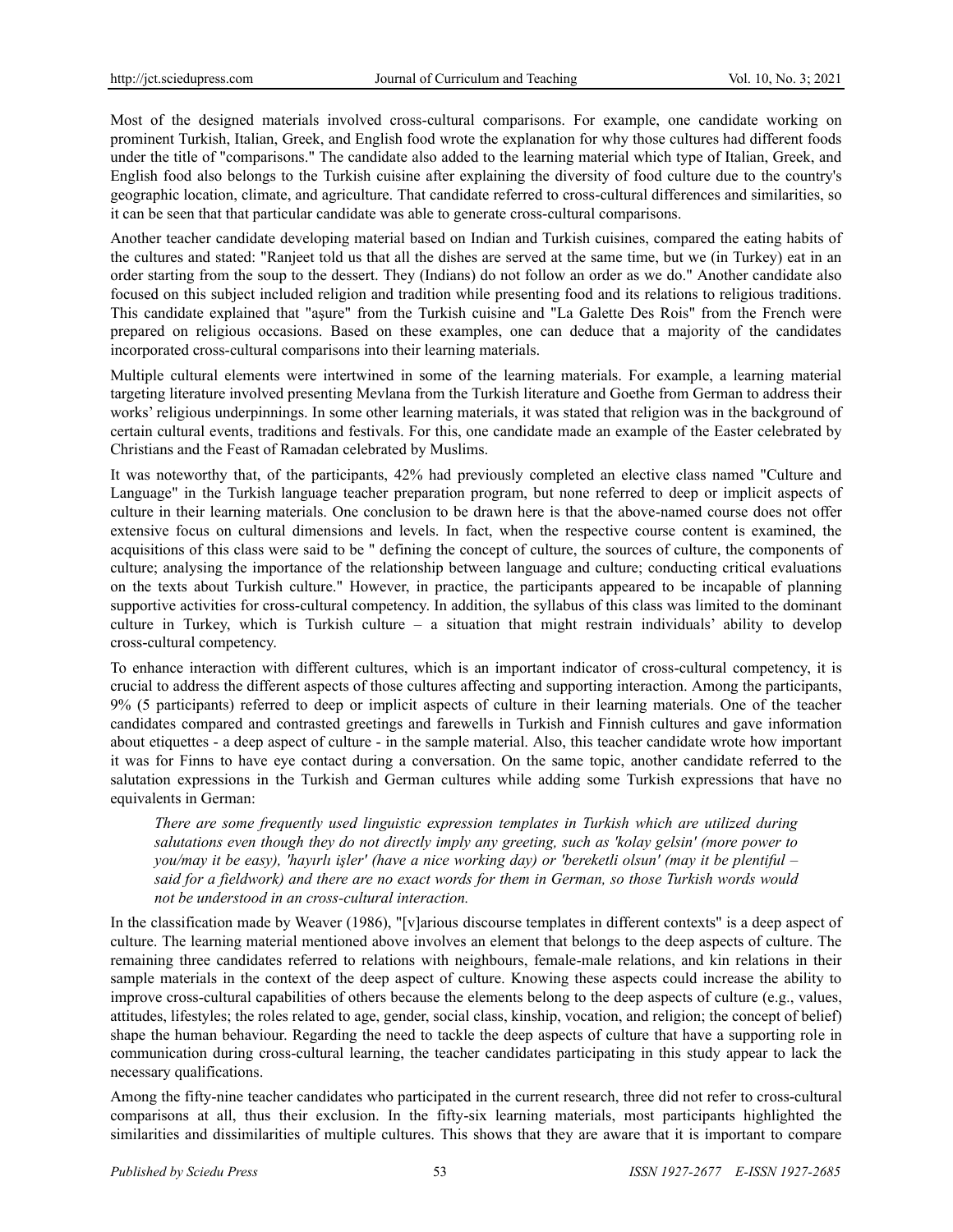different cultures to make the student develop cross-cultural competency. Another notable finding is that participants did not include their own culture (Turkish) as much in the learning materials, focusing instead on presenting to the students the target culture in an equal and objective manner. Nor did they project a judgmental approach while addressing other cultures. Accepting all as equal is a fundamental principle for improving cultural awareness (Vaudrin-Charette, 2019), the teacher candidates in the current study demonstrate a manner that reflects their cross-cultural awareness. Another remarkable finding is that the candidates did not propose any activity that focused on exposing students to an cross-cultural experience. Regarding the importance of acquiring experience for communicating with people from different cultures, the candidates are, once again, found to lack the requirements. To sum up, as an overall assessment, it can be stated that the teacher candidates enrolled in the Turkish language teacher preparation program studied in the present research need to improve their qualifications to assist their prospective learners in acquiring cross-cultural competency during language education.

#### **4. Discussion**

While societies continue to become more diverse, education continues to maintain its role in providing adaptation for the students to the novel realities of their surrounding society and the world. In globalized terms, education has many current roles, primarily helping students understand cultural diversity, respecting it fully, and analyzing it objectively. Education should also guide the students to cooperate and communicate with people from different cultures in an open-minded and tolerant way (Cocoş, 2015). In order to materialize these acquisitions, enhancing their cross-cultural competency capabilities is an important factor not limited to information exchange or providing accumulated intellectual knowledge, but embracing other aspects and doing so in a more practical and real-world sense. Discovering the alternative pathways and views among different cultural practices, beside cultivating cultural knowledge, is an important vehicle along the way from cultural sensitivity to cross-cultural competency. Transference of cultural knowledge is at the base of cross-cultural learning. However, presenting culture as mostly definitional, static, superficial, and narrow might not be adequate for developing cross-cultural education in language teaching. Teaching culture to diversify the content of language classes without setting goals does not prepare the students satisfactorily for a world with diverse cultures (Nault, 2006). Students should understand the targeted cultures, as the root of behavior and the supporting factor for interpersonal interaction in a dynamic way. Moreover, they need to possess a deep and humanitarian sense to attach meaning to diverse cultures while dealing with their diversities. Similarly, Holliday (2016) argues that intercultural competence is a continuous activity which starts from birth and develops by socialization. Therefore, approaches targeting stable dimensions can potentially be in sufficient for intercultural learning. According to Drewelow and Mitchell (2015), when cultural learning does not create a space for cultural contacts and contradicting views, such an approach toward cultural learning simply turns into nothing but a "touristic communication."

With this in mind, concerning the samples of lectures created by the participants of this research, it was observed that most candidates focused on presenting the same "touristic" aspect of culture. This situation points to a problematic issue associated with critical thinking methods in teaching either the local culture or a foreign one. In language teaching, it is appropriate to find a balance between goals related to linguistic/communication and goals related to cross-cultural knowledge/capabilities. Due to the variable nature of culture, an interactive teaching which allows continuos explorations can be designed rather than a cognitive and abstract one. As a result, the Council of Europe (2001) set up a series of goals related to linguistics, communication, and the superficial aspects of culture and its deep levels in the CEFR (Common European Framework of Reference for Languages). Also, it suggests goals targeting the understanding of cultural similarities and dissimilarities while embracing them. These goals are directed toward fulfilling the current needs of education, thus requiring comprehensive approaches to culture.

Based on the classifications proposed by Hall (1976), Garcia (1982), and Weaver (1986), observable factors (e.g., language, art, literature, religions, music, apparel, dance, festivals, games, sports, and food), along with deliberate acts, represent surface culture. In this vein, the current study finds that a vast majority of the participants focused more on the elements of surface culture and presented a static view of culture as a concrete representation in their learning materials. In the static view of culture, students are required to "learn information about a country or people, their lives, their history, their institutions or their customs or about the cultural icons these people have produced, such as their literature, their art, their architecture or their music." (Liddicoat, 2004, p. 301). However, according to Paige et al. (1999),

*This approach to culture is problematic for language teaching because it omits key elements of cultural knowledge which are important for intercultural communication, such as underlying value systems,*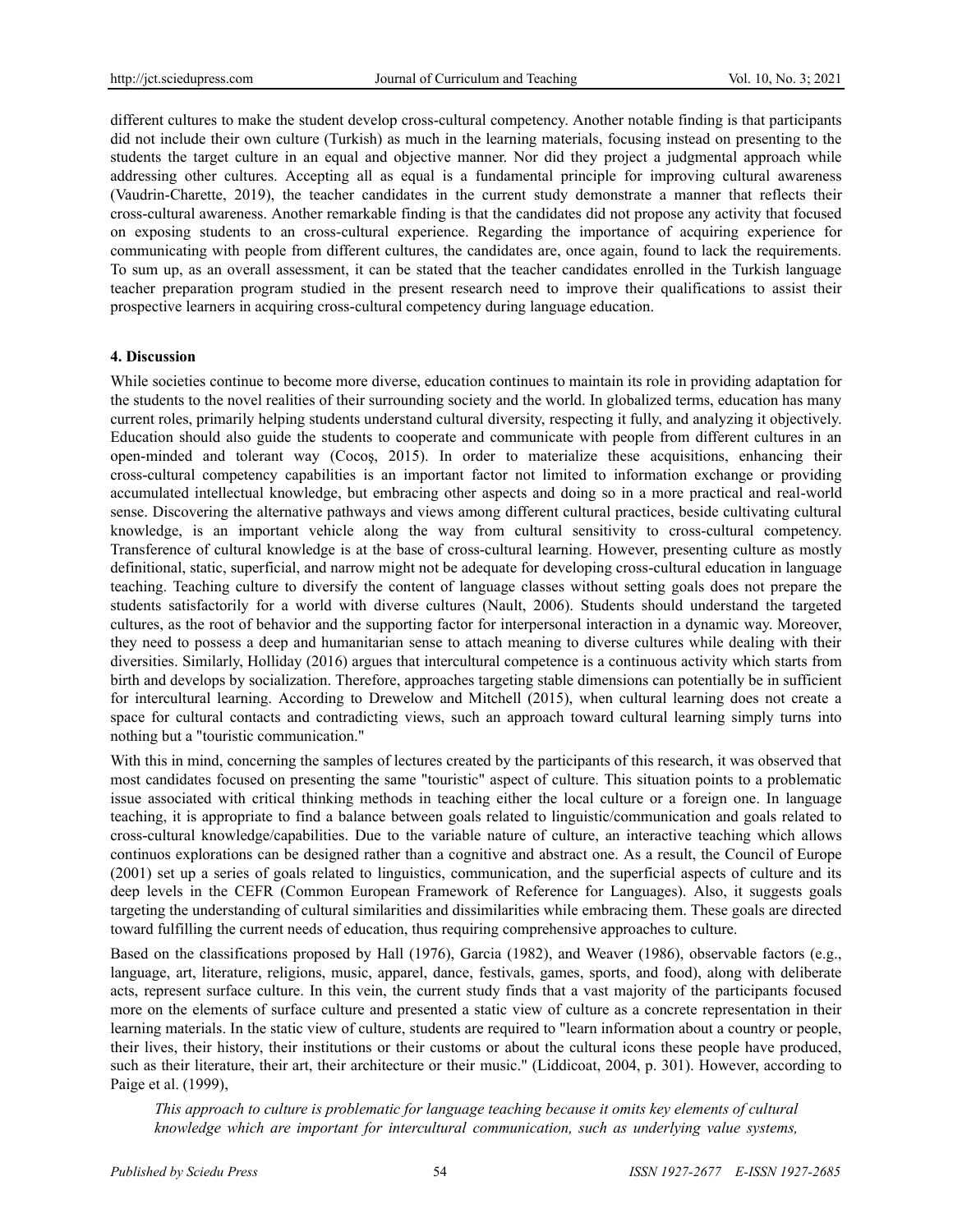*cultural variability within target language communities, the role of the individual as a creator and enactor of culture and the ways in which language and culture interact in the creation of meaning." (as cited in Liddicoat, 2004, p. 301).*

Weaver (1986) highlights that the surface view of culture represents a lesser proportion of culture than deep culture does. Therefore, learning only from this surface perspective could lead to many more aspects to remain unlearnt. Considering the limiting, but also enabling, human action nature of culture, it can be asserted that merely learning surface-based static culture and its elements would not be sufficient for providing a base for understanding human behavior in its full scope. Providing information about a culture might be an important tool for reducing stereotyping, but this approach would be insufficient for explaining cultural diversity and culture-building (Crawford- Lange & Lange, 1984; as cited in Sehlaoui, 2001).

Another effect of this approach is that it cannot sufficiently provide cross-cultural competency because the latter refers to how people adapt their thoughts and behaviors according to changing cultural environments (Kim, 1988). Learning the components of culture from the surface view is questionable regarding thoughts and behaviors' change. Having a narrow perspective when conceptualizing culture might also limit the understanding of diverse cultures and their multiple layers. Sehlaoui (2001) claims that defining cultural diversity in the limits of ethnicity or nationality hinders focusing on more prevalent and distinctive differences such as social class and gender, instead suggesting that aspects of culture such as sociopolitical context, interactions between individual and social entities should be taken into consideration while critically understanding the overall impact of those concepts. "In order to improve our cross-cultural interactions, teachers must learn not just the basic facts but even important nuances of their students' cultures (Hodgkinson, 1991; as cited in Pratt-Johnson, 2006)."

When data is evaluated based on the produced learning materials and through the viewpoints mentioned here, one highlights the need for the participants to understand the multilayers of culture alongside its complex and fluid nature. In all, the Turkish language teacher candidates should initially attempt to build a more extensive cultural base, followed by cross-cultural competency to be promoted through their learning materials among the learners.

# **5. Conclusion**

The concept of cross-culturality continues to be the focus of academic and vocational societies. This interest might be due to three reasons. First, the need for effective communication in a foreign language has increased due to globalization and migration. Second, the need for understanding different cultures within a society and living in harmony in environments with cultural diversity has emerged. Third, "[c]ultural awareness will bring teachers and students closer together, and subsequently assist in overcoming language barriers and addressing identified gaps in academic skills (Willis, 2021, p.15)". These reasons have led education decision-makers and other stakeholders to reconsider the capabilities of the teachers as agents of education. As Kramsch (2004) puts it, "teachers have a crucial role to play as practitioners between academic disciplines, as mediators between generations and social classes, as catalysts between conflicting worldviews, as navigators between the demands of the institution that pays them and the needs of the world they envisage for the future (p. 57)".

The current study shows that the participant enrolled in the language teacher preparation program examined here lack cross-cultural knowledge and awareness. Without such capabilities, the students they are likely to teach in future might not receive the proper cultural awareness they are supposed to according to their curricula. To make up for this significant gap, courses need to be added to training programs that target improving the candidates' cross-cultural competency with applied methodology. Developing cross-cultural competency is directly associated with cultural learning. This means that teachers cannot be regarded intrinsically well-equipped with cross-cultural competency, particularly when it comes to complex, extensive, and fluid aspects. Cultural learning is the fundamental component of acquiring cross-cultural competency; therefore, training in this respect should be integrated systematically and extensively into the programs designed to this end. In this respect, the cross-cultural learning standards developed by Seeberg ve Minick (2012) would provide a fundamental framework for those interested.

Cultural learning is more effective and motivating when students acquire information about their belief systems, values, and traditions and then systematically make connections between their culture and the target cultures (Mantle-Bromley 1995; as cited in Abrams, 2002). Another issue is that, while making policies about language teaching, candidates should be considered as a whole, not separate entities as foreign and native language teachers because culture is closely linked with linguistics. In either case, learning and teaching programs that target enhancing cross-cultural competency should perceive the two groups as one, for whom "Culture teaching approaches should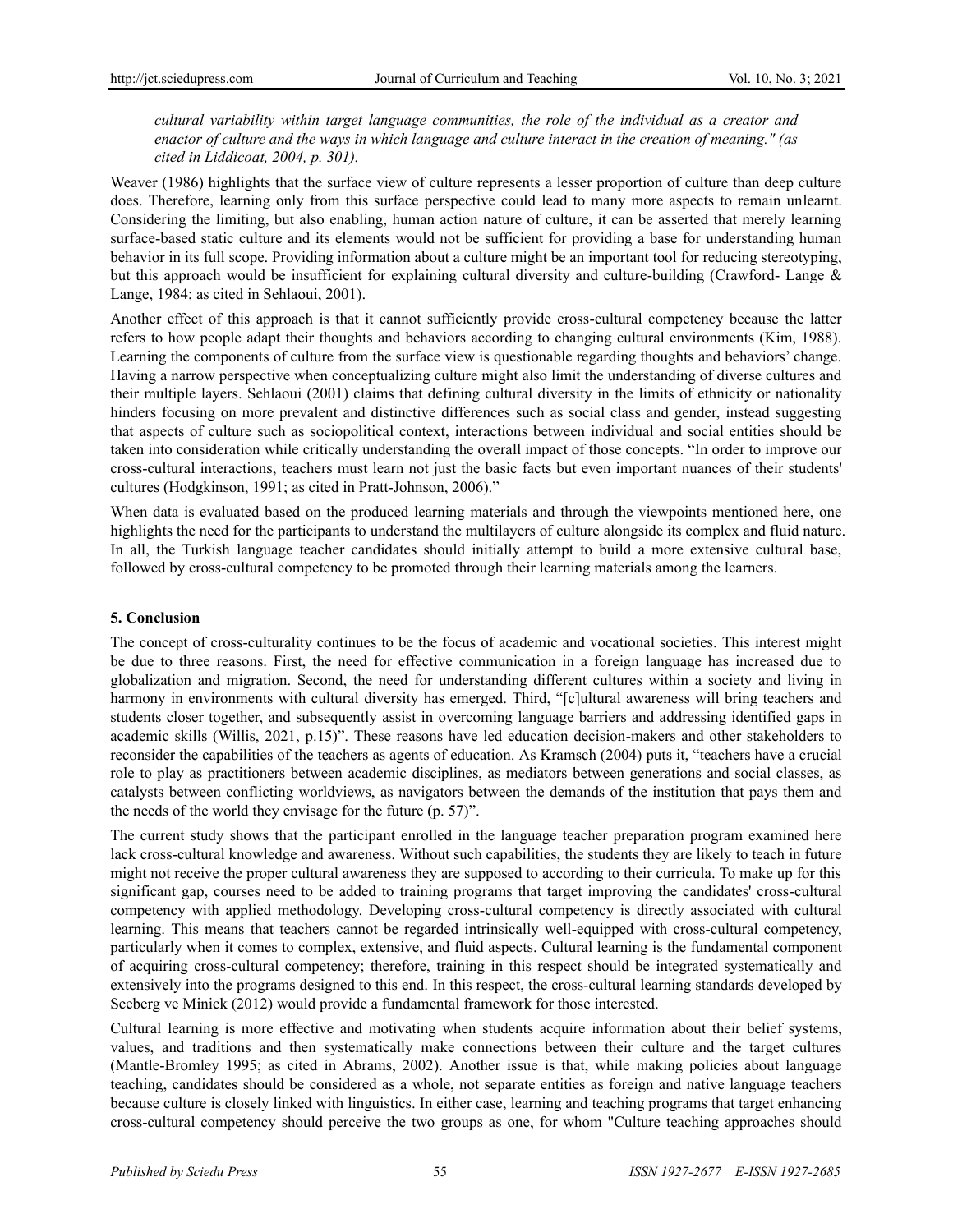move from the descriptive to the interactionists, fostering interactions and discussion leading to self-awareness, openness, and transformation." (López-Rochas, 2016, p. 109). Lastly, it will be beneficial to focus on aspects of culture related to linguistic and communications such as fluidity, presentation of similarities and dissimilarities, mediation, holistic aspects, and usefulness for interaction.

#### **References**

- Abrams, Z. (2002). Surfing to Cross‐Cultural Awareness: Using Internet‐Mediated Projects to Explore Cultural Stereotypes. *Foreign Language Annals, 35*, 141-160. https://doi.org/10.1111/j.1944-9720.2002.tb03151.x
- Banks, J. A., Cookson, P., Gay, G., Hawley, W. D., Irvine, J. J., Nieto, S., et al. (2001). Diversity within unity: Essential principles for teaching and learning in a multicultural society. *Phi Delta Kappan*, *83*(3), 196-202. https://doi.org/10.1177/003172170108300309
- Byram, M., Gribkova, B., & Starkey, H. (2002). *Developing the Intercultural Dimension in Language Teaching: A Practical Introduction for Teachers.* Strasbourg: Council of Europe. https://doi.org/10.21832/9781853595356-002
- Cocoş, Elena. (2015). Education, Cultural and Intercultural Relation. *Procedia - Social and Behavioral Sciences. 180*, 36-41. https://doi.org/10.1016/j.sbspro.2015.02.082
- Council of Europe. (2001). *Common European framework of reference for languages.* Cambridge: University Press.
- Drewelow, I., & Mitchell, C. (2015). An exploration of learners' conceptions of language, culture, and learning in advanced-level Spanish courses. *Language, Culture and Curriculum*, *28*(3), 243-256, https://doi.org/10.1080/07908318.2015.1078347
- European Commission. (2017). Preparing teachers for diversity: the role of initial teacher education: Final Report. Retrieved that the contract of the contract of the contract of the contract of the contract of the contract of the contract of the contract of the contract of the contract of the contract of the contract of the contract of

https://op.europa.eu/en/publication-detail/-/publication/b347bf7d-1db1-11e7-aeb3-01aa75ed71a1

- Futurelearn (2021). *Highlighting goals of intercultural learning*. Retrieved from https://www.futurelearn.com/info/courses/intercultural-communication/0/steps/11045
- Garcia, R. L. (1982). *Teaching in a pluralistic society: Concepts, models, strategies*. New York: Harper & Row.
- Hall, E. T. (1976). *Beyond culture*. New York: Anchor Books.
- Hofstede, G., & Hofstede, G. (2005). *Cultures and organizations: software of the mind: intercultural cooperation and its importance for survival*. McGraw-Hill: New York.
- Holliday, A. (2016). Revisiting Intercultural Competence: Small Culture Formation on the Go through Threads of Experience. *International Journal of Bias, Identity and Diversities in Education*, *1*(2), 1-14. https://doi.org/10.4018/IJBIDE.2016070101
- Khan-Panni, P., & Swallow, D. (2003). *Communicating across cultures*. The key to successful international business communication, Howtobooks, Oxford.
- Kim, Y. Y. (1988). *Intercommunication series, 2. Communication and cross-cultural adaptation: An integrative theory.* Multilingual Matters.
- Kramsch, C. (1996). The cultural component of language teaching. *Language, Culture and Curriculum, 8*(2), 83-92. https://doi.org/10.1080/07908319509525192
- Kramsch, C. (2004). The language teacher as go-between. *Utbildning & Demokrati*, *13*(3), 37-60. https://doi.org/10.48059/uod.v13i3.781
- Kramsch, C. J. (1998). *Language and Culture*. Oxford: Oxford University Press.
- Liddicoat, A. J. (2004) The Conceptualisation of the Cultural Component of Language Teaching in Australian Language. *Education Policy, Journal of Multilingual and Multicultural Development*, *25*(4), 297-317. https://doi.org/10.1080/01434630408666534
- López-Rocha, S. (2016). Intercultural communicative competence: creating awareness and promoting skills in the language classroom. In C. Goria, O. Speicher, & S. Stollhans (Eds.), *Innovative language teaching and learning at university: enhancing participation and collaboration* (pp. 105-111). Dublin: Research-publishing.net. https://doi.org/10.14705/rpnet.2016.000411